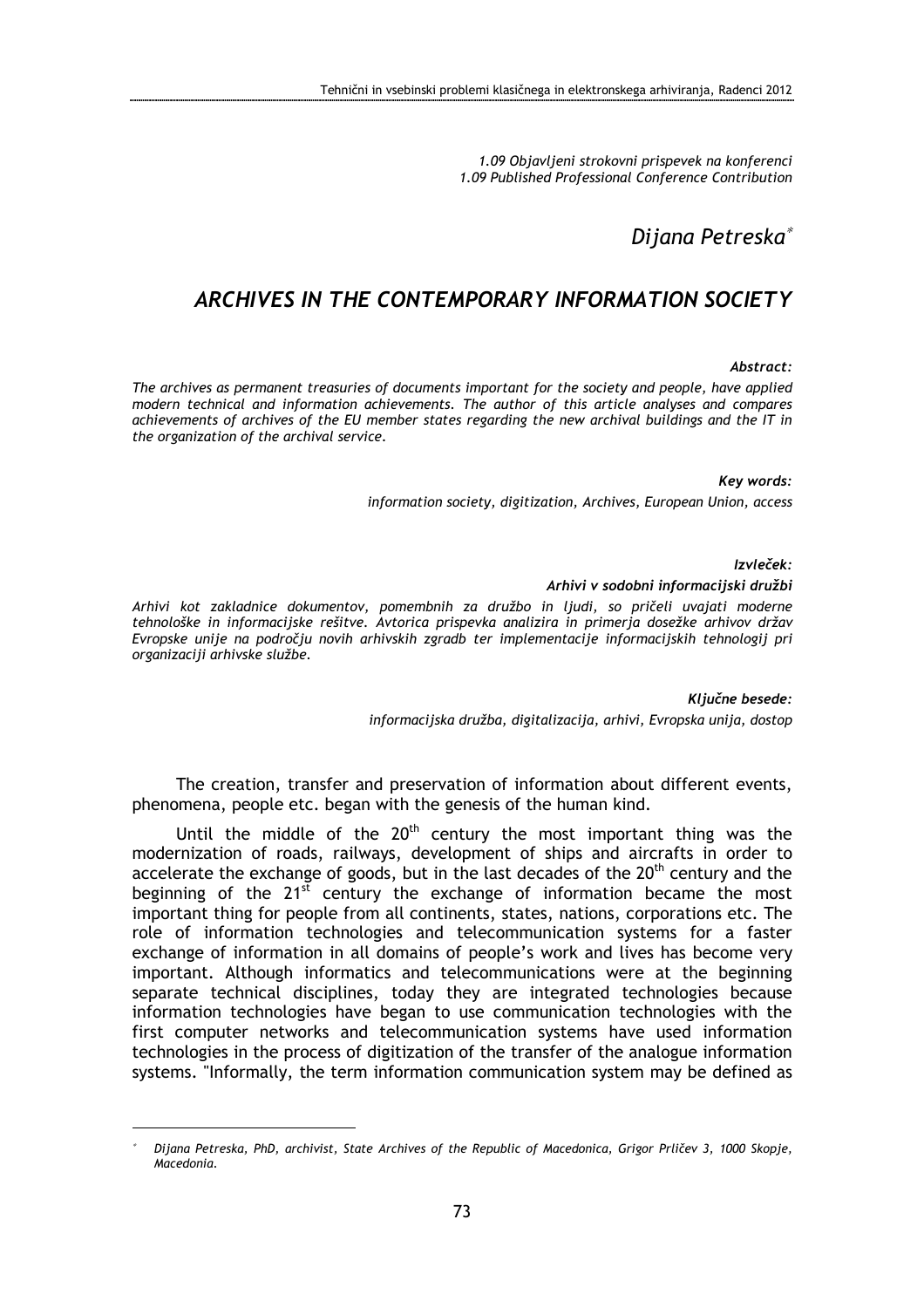a system which transforms, memorizes, protects, processes, sends and receives information, by using computers, software and computer networks."<sup>1</sup>

The information revolution has made the societies to adjust to the implementation of the ICT in all the segments of the functioning of the society and individuals. This has lead to a faster and more open access to needed information, which has resulted in a democratization of the society because if people are well informed they can influence certain events, rights and freedom in the information society.<sup>2</sup> The global society has faced an explosion of information when it started to use the Internet.<sup>3</sup>

In a time of constant and fast changes, the modern archival services of the  $21<sup>st</sup>$ century have become a precondition for the democratic functioning of our society.

In the era of information, the communication has also changed and has made the big step from a correspondence on paper and telephone, to a mass electronic communication, which has incited a revolution in the creation, protection, preservation and archiving of documents.

The fast development of the information technology has brought the archives to a position to reconsider their functions and to introduce new ones. The Archival science has faced challenges, which should have been solved on a theoretical and practical level. The theory of the Archival science has adopted new terms, new definitions, and new methods. The archivists have faced new challenges for a professional improvement and acquisition of knowledge in the sphere of informatics and communication. This has lead to a formation of experts teams from different domains who work on the new information and communication systems in the archives. These new information and communication systems have facilitated the computerization and digitization, new archival national networks have been created and connected with other institutions, which create and keep traditional and virtual documents.

The most up-to-date archival information systems and information technology have facilitated the access to the holdings in the archives. Here we should emphasize that the WEB technology has a considerable contribution - modern information, scientific research and the use of experiences from the developed information societies and the national archival networks are impossible without the WEB technology. APEnet (Archives Portal Europe)<sup>4</sup> is a Best Practice Network project supported by the European Commission in the eContentplus programme. Its objective is to build an *Internet Gateway for Documents and Archives in Europe* where seventeen European National Archives in close cooperation with the EUROPEANA<sup>5</sup> initiative will create a common access point to European archival descriptions and digital collections.

<sup>1</sup> Oliver D. Iliev. Informacisko komunikaciski tehnologii. Skopje. 2006, str. 3.

<sup>2</sup> Avrić Vjekoslav. Informacijske tehnologije i društvo. Zbornik Težakovi dani. Izdavač Zavod za informacijske studije.Odsjek za informacijske znanosti. Filozofskog fakulteta. Zagreb 2002. str.14. According to Avrić the Information society is most often defined as "a society with spectacular technological innovations. The Information society unlike the previous societies is constantly enriched with the application of the communication-information technology".

<sup>3</sup> Oliver D. Iliev op..cit.

<sup>4</sup> Http://www.apenet.eu/.

<sup>5</sup> Http://www.europeana.eu/portal/.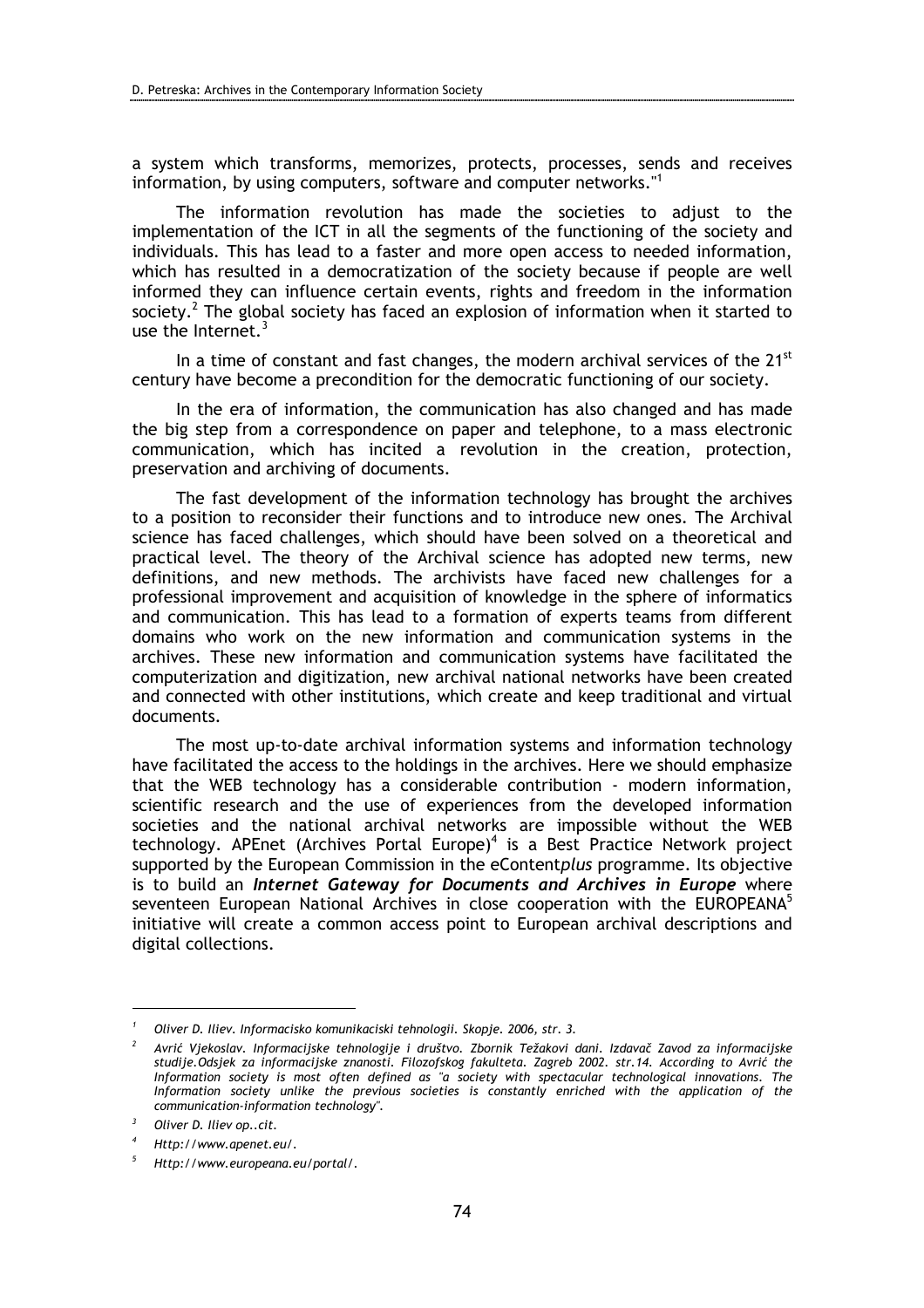The insistence of the humanity to preserve the material and intellectual gains as a cultural heritage from the past generations and as a testimony for the activities of the people in the past, has existed in different eras and different conditions. Until the middle of the last century this process took place separately within a certain state or in certain regions of the world. Nowadays, this process of preservation takes place in circumstances of intense globalization, where people, ethnical, linguistic, and religious and other communities shall preserve their identities through the preservation of the world heritage. The globalization and democratization of the societies have raised the question about an equal access of every individual to the documents from the past as a source of information for scientific, cultural, personal and other needs. This process is remarkably fast in the modern European integration processes, i.e., in the EU.

### THE EUROPEAN INTEGRATION PROCESSES AND THE ROLE OF THE ARCHIVES

The European history is preserved and protected in a nationwide network of archival services. These treasuries of information hold national, local and family histories.

The information world has changed beyond all recognition. Both the creation and the use of information have been revolutionized, not least through our ability to go online without being tied to a computer at home or in the office, or to work while on the move with technology that has become smaller, faster and more sophisticated. The speed with which the digital world has been embraced across society means that people have come to expect information to be accessible online, at all times and their approach to archives is no different. It is essential that the archive sector is able to respond to this challenge and continuous to increase the proportion of records that are accessible online.

Archives are an increasingly popular, cultural and educational resource, used to support the study of local and family history. This is due to the wider availability of digital sources. Archive services already play a vital role in the communities they serve. The potential for archives to contribute even further to democracy and accountability, social policy, education, history and culture, is yet to be fully realized in the digital age. Many archives have transformed the accessibility of their services both through the use of online facilities and through targeted projects. Individual citizens increasingly expect information to be accessible online as a right, not a privilege, while, society is becoming more diverse, mobile and transient.<sup>6</sup>

The European archives, libraries and museums have played a big role in the implementation of relevant and key strategies and initiatives which are very important for the future of e-Europe. The concept European cultural heritage is more and more used to refer to the heritage in function of the collective memory of different cultural traditions and communities in Europe.<sup>7</sup> The big number of European programs and guidelines has instigated the local cultural institutions such as public libraries, archives and museums to apply new technologies for cultural heritage and in such manner to present them and make them accessible to the public.

<sup>6</sup> Archives for the 21<sup>st</sup> Century. Presented to Parliament by the Lord Chancellor and Secretary of State for Justice by Command of Her Majesty. November 2009. From http://www.tsoshop.co.uk/bookstore.asp?FO=1 159966&Action=Book&ProductID=9780101774420&From=SearchResults.

<sup>7</sup> Cultural heritage as a vehicle of cultural identity. European Culture Portal. from http://ec.europa.eu/culture/ portal/activities/heritage/cultural\_heritage\_vehic\_en.htm.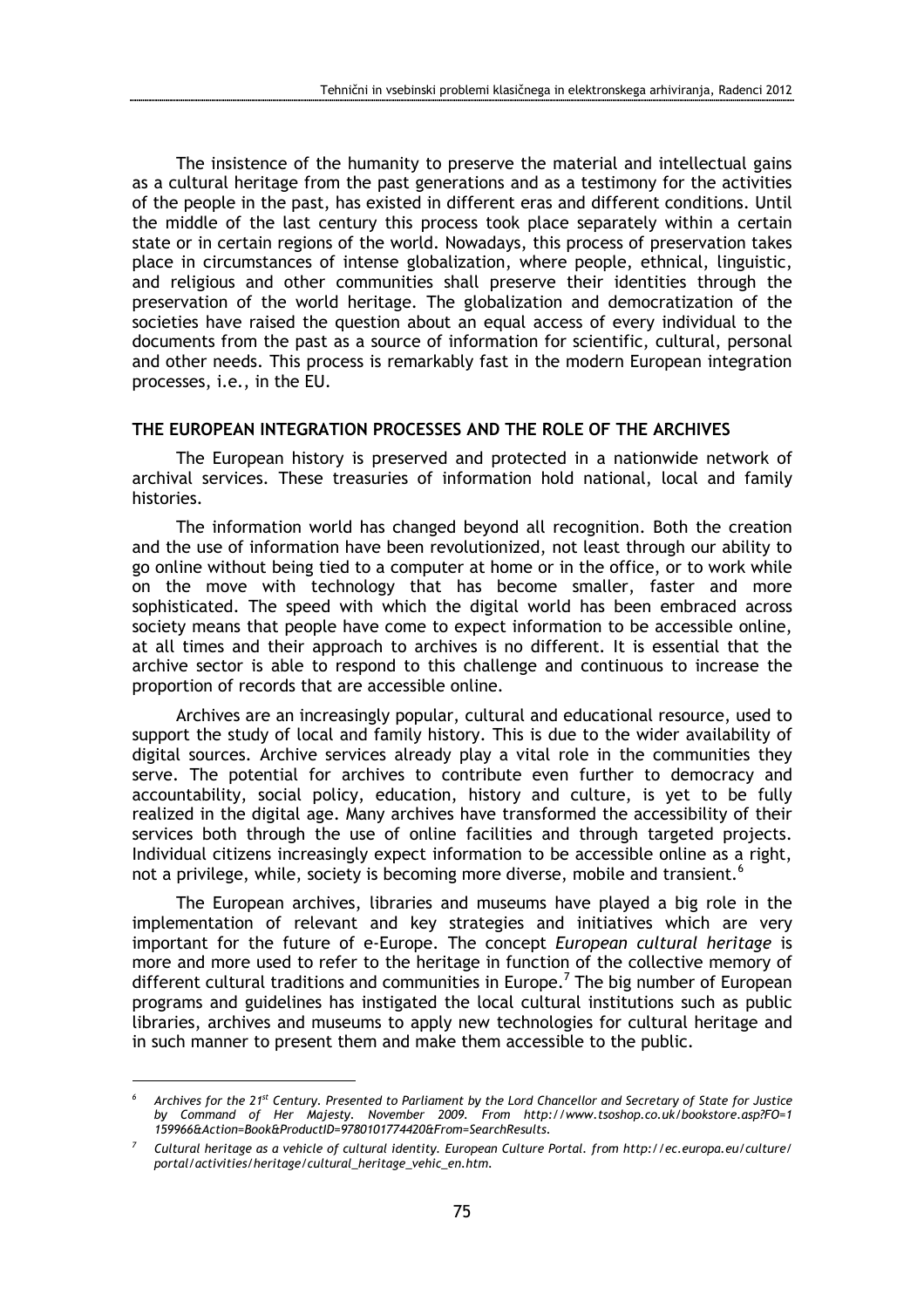Many institutions still offer traditional services and are financially supported by the local and public authorities. It is very important for them to act jointly on many levels in order to create a strong information structure, free access to information for all citizens, as well as to develop the needed information skills, integration of new technologies and adoption of appropriate international standards.<sup>8</sup>

The application of new technologies, especially in the digitization of the cultural heritage, has enabled the opening to and an intense connection with other cultural and educational institutions and organizations. In this way, the local cultural institutions have become a bridge between the individual and the digitized heritage.

The communication in the EU is very important for the development of integration processes between the member states as well as with the other countries outside the EU. The Council of Europe, with the support of the International Council on Archives began to work on the issue how to make the archives more accessible to the public. The researches made in 1995 and 1996 confirmed the willingness of Europe to accept the policy of access to the digital archives and to formulate the general principles, which would later be accepted by the member states in the process of establishment and harmonization of their systems of archiving.

The European Union has supported the cooperation between national and the state archives in the member states. As a result, the project European Union Archive Network-EUAN<sup>9</sup> was accepted. The project started in January 1999 and lasted for 2 years. Its main goal was to enable an open access to the EU archives, so the citizens would have access to information about the national archives' holdings on the internet. The EUAN dealt with two archive questions: a) how to provide a coordinated and standardized description independent from the language and the aspects of information technology and b) how to manage different computer systems.<sup>10</sup>

The Council of Europe, during 2003, was fully engaged in adopting declarations, resolutions and recommendations for the preservation of the cultural heritage in the EU Member States, as well as in other states. One of them is the Council Resolution of May 6, 2003 on Archive in the Member States<sup>11</sup> where the importance of the archives for the understanding of history and culture in Europe is clearly emphasized. The resolution is an important act, in fact the grounds for further cooperation of the archival sector in the EU. Experts in the domain of Archival Science, considered this Recommendation as the basis for the new report on the factual state in the domain of Archival Science in EU and the cooperation between the Member States, as a new variant of the publication released in 1994 - BLACK BOOK $12$ . The need for further development of information and the applications of the communication technology was clearly emphasized in the Resolution.

<sup>8</sup>  $ISAD(q)$  - General International Standard Archival Description,  $2^{nd}$  ed.; ISAAR(cpf) - International Standard Authority Records for Corporate bodies, Persons and Families, 2nd ed.; ISDF - International Standard for Describing Functions; ISDIAH International Standard for Describing Institutions with Archival Holdings; ISO 15489- 1 - Information and documentation - Records management and ISO 15489-2; MoReq as the latest standard for electronic record management, its upgrade i.e. improvement, the creation of MoReq2, the test-scheme of MoReq2, the future of MoReq2 and the adoption of MoReq2.

<sup>9</sup> The realizers of this project were the National Archive of Sweden, the National Archive of Scotland (as a coordinator), the National Archive of Italy, the International Institute for Social History and the Scotland Archive network from http://www.euan.org/euan\_about.html.

<sup>10</sup> Ibidem.

<sup>11</sup> Http://www.archives.gov.ua/Eng/Law-base/Recommendations.php#02.

<sup>12</sup> Natalija Glažar. Sodelovanje arhivskih služb v Evropski uniji. str. 259-260.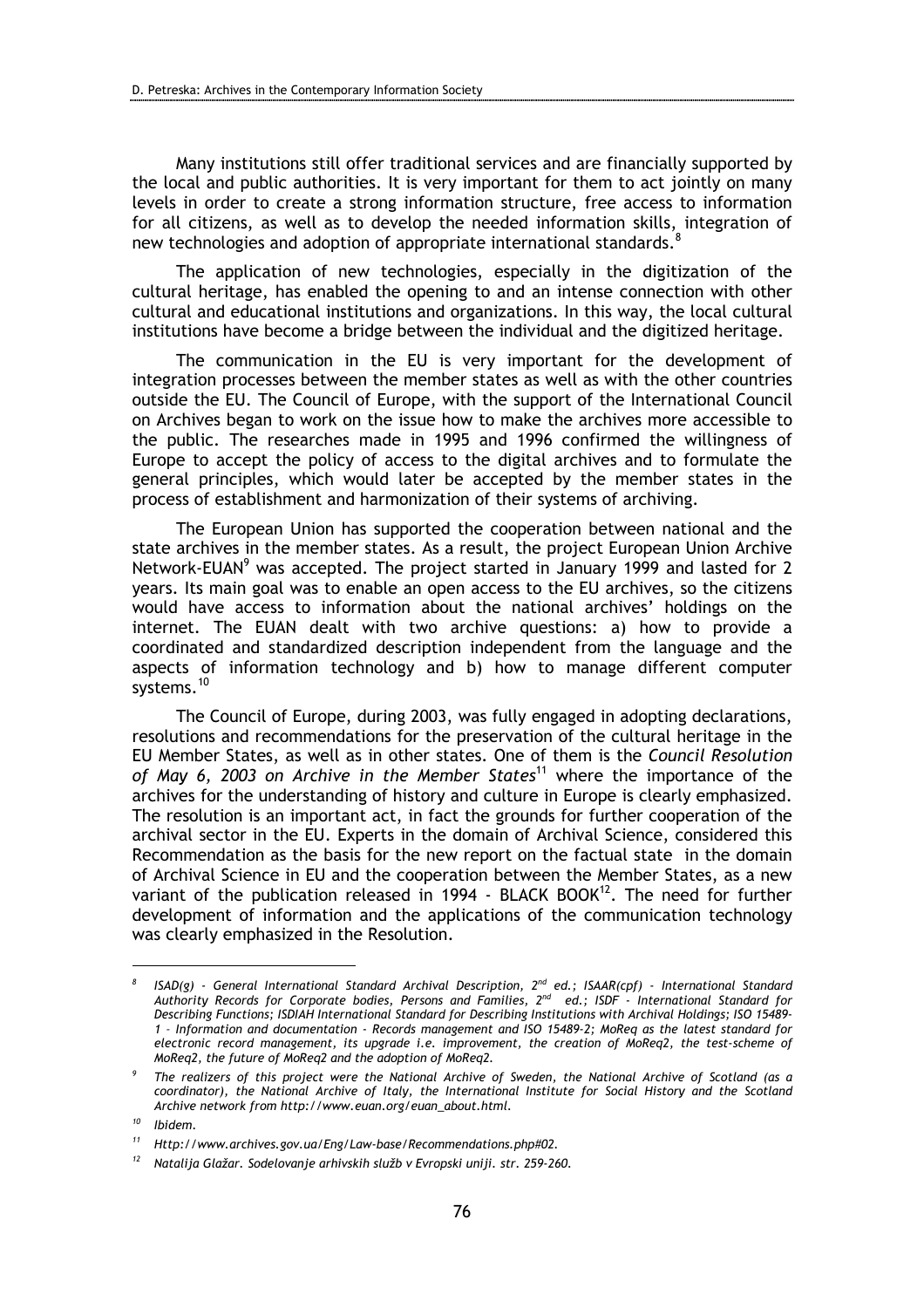The process of the enlargement of the EU with new Member States<sup>13</sup> has highlighted the question for finding common policies for further development and cooperation between the archives in the Member States. As a result and on the initiative of the European commission, a National Expert Group of the Member States and EU-organizations was established. The National Expert Group made the Report on Archives in the enlarged European Union, European Commission<sup>14</sup>, which was accepted by Council of Europe in February 2005. It contains suggestions for the practical activities and directions for a better cooperation on European level in the domain of Archival Science. The Report suggests that a European Archival Group<sup>15</sup> (including the Member States and institutions of EU) should be established. The European Archival Group should focus on the promotion an implementation of the specific activities marked in the Report.

Because of the importance of having regular formal relations for an exchange of information and expertise between the archival services of the EU Member States, as well as with the archival services of the EU institutions and organs, it was noted that a permanent official Archivist Committee of the EU-Member States and the EU-Institutions and Organs<sup>16</sup> should be established, for an increased institutional and professional cooperation and coordination of the archives in Europe. In November 2005, a short Recommendation taken from the extensive Report on Archives in the enlarged European Union was recommended as an Action Plan for the archives in the EU Member States for the next three years. This Recommendation was supposed to help establishing good coordination and cooperation in a time of intense use of IT, creation of a big quantity of electronic records, electronic record management, preservation and archiving, i.e., realization of the DLM-Document Lifecycle Management.<sup>17</sup>

The connection between the archives and the Internet is a subject of discussion of almost every conference, council and other meetings organized by ICA, ICARUS, and other bodies and commissions. At the conference organized by the Austrian State Archives, which took place in Vienna, from 23 to 25 November, 2010, on the topic Archives on Web - experiences, challenges, visions, different approaches of the European archives and other scientific and cultural institutions on the application of the IT in the Archival Science were presented.<sup>18</sup>

In order to reinforce democracy, responsibility and good management, the archivists as guardians of the memory of the society and donors of authentic archival

 $13$  10 States became member of the EU in 2004, (8 were Eastern European States, i.e., States in transition).

<sup>&</sup>lt;sup>14</sup> Report on Archives in the enlarged European Union, European Commission. 2005 Luxembourg from http:/ec.europa.eu/transparency/archival\_policy/docs/arch/reportarchives.en.pdf.

<sup>&</sup>lt;sup>15</sup> Http://ec.europa.eu/transparency/archival\_policy/eur\_arch\_group/index\_en.htm.

<sup>&</sup>lt;sup>16</sup> The Committee was to be focused on the further development of standards, norms and experiences from the domain of archives, on the coordination of the European priority activities on archives, protection and prevention of the archives in Europe from natural and other catastrophes, construction of archival buildings in accordance with the latest standards, creation and management of an Internet portal for documents and archives in Europe. Report on Archives in the enlarged European Union.

<sup>&</sup>lt;sup>17</sup> Council Recommendation of 14 November 2005 on priority actions to increase cooperation in the field of archives in Europe from http://eur-lex.europa.eu/LexUriServ/LexUriServ.do?uri= $\Omega$ ............................... in Europe from http://eur-lex.europa.eu/LexUriServ/LexUriServ.do?uri=OJ:L:2005:312:0055: 0056:EN:PDF.

 $18$  The Austrian State Archives. ICARUS and the Diocese Archives of St. Polten are going to organize a promotion of the Collection of articles presented last year at the same conference, on December 14, 2011 from http://www.icar-us.eu/.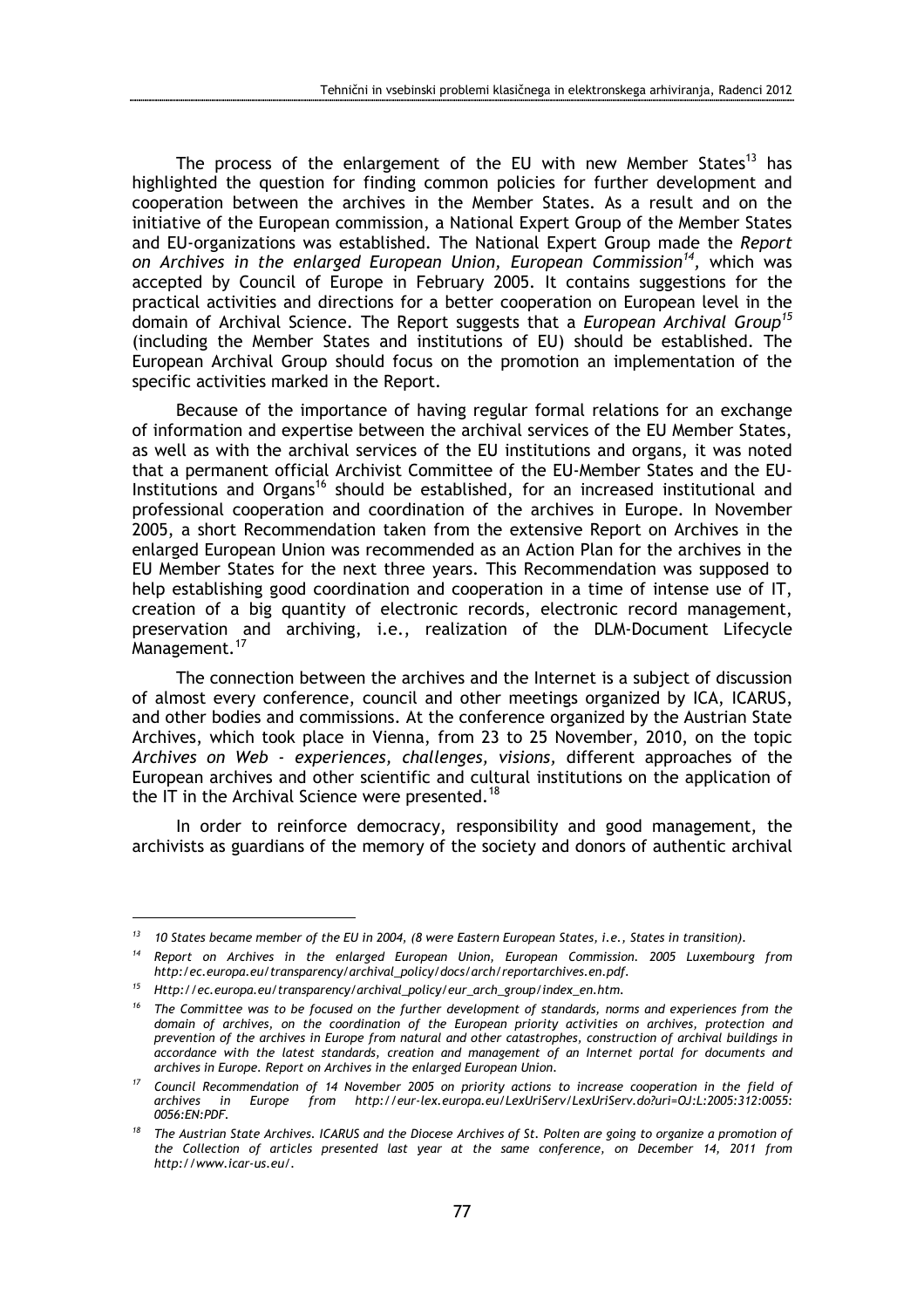information to the public, play a big role in the realization of the common projects and tasks<sup>19</sup>

The most important decision accepted by the Board of Directors was the new "Brussels declaration on digital access to archives" – the three language versions (English, French and German) are published. A special attention was put on the role of the archivists in their cooperation in order to make the fullest possible use of the opportunities of digital technologies to promote open access to their holdings.<sup>20</sup>

The archiving of electronic records is a challenge for the archives as well as for other similar institutions, because of the methods used for the preservation of electronic documents. Information technologies become out-of-date very quickly, and as a result the possibilities for search and looking through the archival material decrease. There is also a danger of loosing the authenticity in general or at some levels. This is the reason why the value of the digitization as a way of preservation is so immense.

The traditional archival documents get protected with the digitization, because their access reduces and this leads to a better preservation, especially of the sensitive archival documents.<sup>21</sup> When it comes to the protection of the archival documents, the importance of digitization gets bigger with the development of the technology which provides better conditions for long term preservation and for a better legibility of the computer databases. In order for the digitization to fulfill its aim, clear criteria for the selection of the archival records have to be established, as well as monitoring of the conditions in the institution and creation and update of the priority archival records.<sup>22</sup>

Each of the 27 EU Member States has had different development phases of the archives, which mostly depended from the time and the process of the establishment of the states, the political system, the development of the state bodies and administration, the centralist, federate, confederate and other type of internal territorial and administrative, the degree of legislation development and other characteristics. But, almost all are fairly advanced in the field of information technology and are able to overcome the differences and to coordinate the organization, jurisdiction and the function of the archives in the EU.

A comparative review of the Web pages and Websites of the national archives of the countries in Europe, gives quick information about the degree of computerization and digitization of their archives, which is very important for the national archives of the countries which are preparing or are at the beginning of the process of introducing the information - communication technology, one of which is Republic of Macedonia. A good example is Great Britain. The Sector for digital protection of the National Archive of Great Britain, established in July 2001 is in charge of the development of the methods for accommodation, protection and providing access to e-government records. The digital archives where the records

<sup>&</sup>lt;sup>19</sup> Electronic records: A Workbook for Archivists. ICA Study 16. 2005 from http://www.ica.org/7196/publicresources/ica-study-n16-electronic-records-a-workbook-for-archivists.html.

 $20$  EBNA meeting took place on 18-19 November, 2010. Brussels Declaration on digital access to archives from http://extranet.arch.be/arch/ebna/docs/declaration\_en\_EBNA.pdf.

 $21$  Marianne Dorr and Weber Hartmt. Digitization as a Means for preservation? Amsterdam: European Commission on Preservation and Access. 1997 from http://www.clir.org/pubs/reports/digpres/digpres.html.

<sup>&</sup>lt;sup>22</sup> Hrvoje Stančić. Proces digitalizacije. Informacijske znanosti u procesu promjena. Zavod za informacijske studije. Knjiga 15. Zagreb 2005. str.46-51.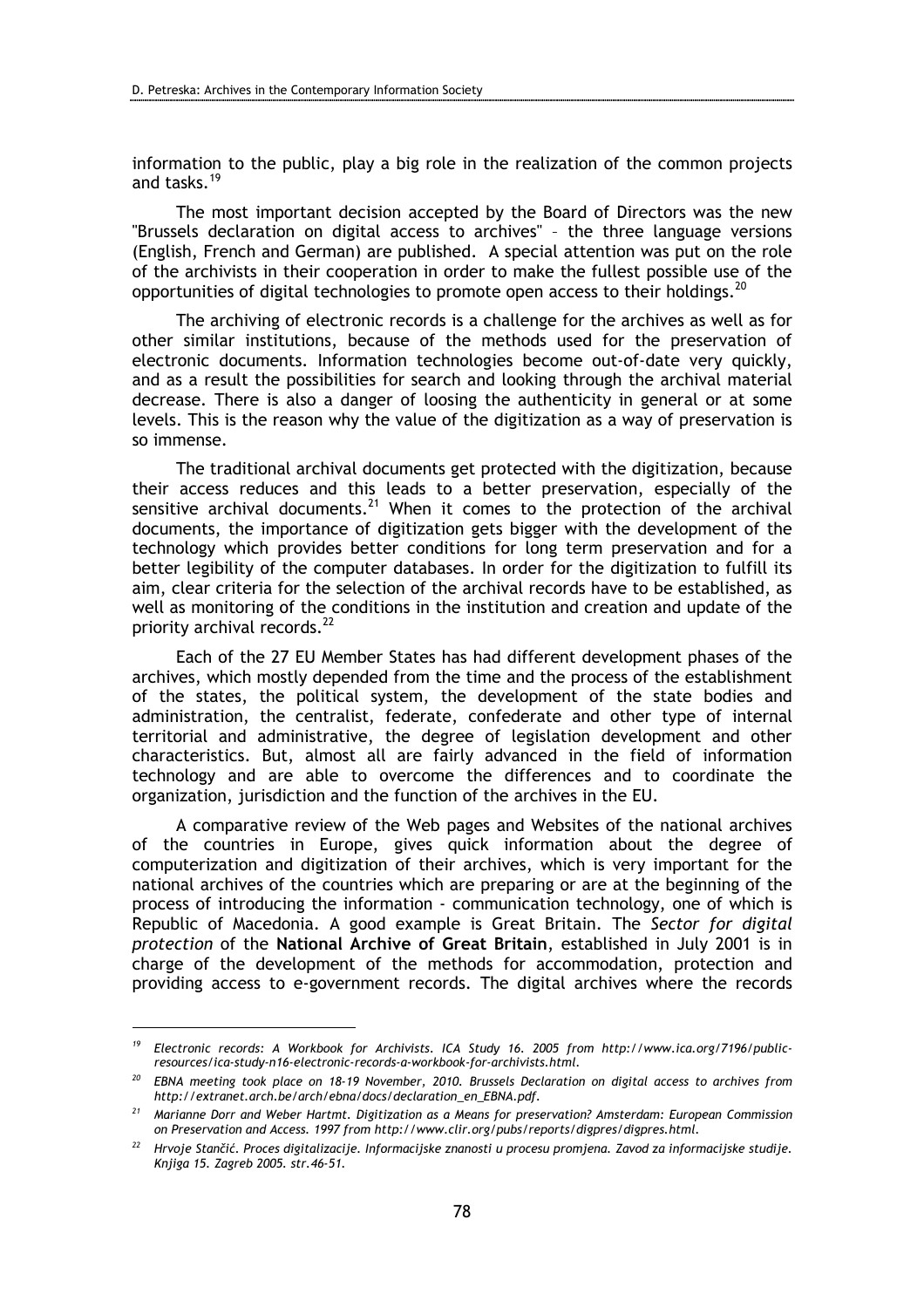from important state researches, Websites of the Ministries, Minutes from the parliamentary committees and the Royal commissions are kept has also been in function from 2003.The digital records are held in the digital archives which is in fact a virtual repository for digital records created by the National Archives. The National Digital Archives of Datasets (NDAD) $^{23}$  provides online access to archived digital datasets and documents from UK central governmental departments. The National Archives is faced with the challenges of the digital protection, providing continual access to the digital information.<sup>24</sup>

Belgium plays a big role in the European Union because it is one of the six countries that begun the process of European integration in 1951. In a world where 'digitization' is becoming increasingly important, the State Archives themselves plan to adapt their working approach to the new technologies. They are also responsible for updating the website and the regular publication of a digital information bulletin. The State Archives are currently developing a digital reading room where the different target groups will be able to conduct their archive research.<sup>25</sup>

Italy as one of the member states founders of the European Union is focused on the application of the Information technology and on the digitization as a way of protection. The General Directorate on Archives adopts the widespread standards in the domain of the digital reproduction of the documentary heritage, of the conservation of analog and digital records, of the restoration of the archival heritage, of the protection of the digital memory etc. The Website of the General Directorate and the websites of the local organizations have been in function together. SIAS $^{26}$  is database which is continuously updated. It enables to research the documentary collections and inventories via Internet.

The Danish State Archives is responsible for developing strategies and methods for safeguarding the digital archival materials for the future. A conversion strategy<sup>27</sup> has been developed by the State Archives. The Archives provides a number of Internet services that make it possible searching for ancestors online: Danish Demographic Database, Arkivalieronline.dk and Daisy<sup>28</sup>. In Daisy it can be searched for information about the creators of the archival series (authorities, companies, private individuals, etc.) as well as searching through the archival series itself. An increasing portion of the documents held by the Danish State Archives are recorded in Daisy. The Parish Registers and the Census lists are available to the researchers via Internet.

The National Archives of Estonia has been functioning in a developed information society within the e-state, e-government, e-citizen and e-mail. One of the most important development-related tasks of the National Archives of Estonia is

<sup>23</sup> Http://www.nationalarchives.gov.uk/webarchive/archiving-datasets.htm.

 $24$  Digital Preservation from http://www.nationalarchives.gov.uk/information-management/projects-and-work/ digital-preservation.htm.

<sup>&</sup>lt;sup>25</sup> Section 2: Digital archive, digitization, digital reading room from http://arch.arch.be/content /view/217/129/lang,en\_GB.

<sup>&</sup>lt;sup>26</sup> Sistema Informativo degli Archivi di Stato-SIAS, http://www.archivi.beniculturali.it/Patrimonio/patrdocsias.html.

 $27$  Conversion means that data are migrated at suitable intervals to ensure that they are continually compliant with current technology. The electronic archival materials which are submitted to the State Archives should therefore be stored in a way that enables data conversion to formats suitable for continuous conversions without significant data loss. from http://www.sa.dk/content/us/appraisal\_and\_transfer/digital\_records\_- \_strategies\_and\_requirements.

<sup>28</sup> Http://www.sa.dk/daisy.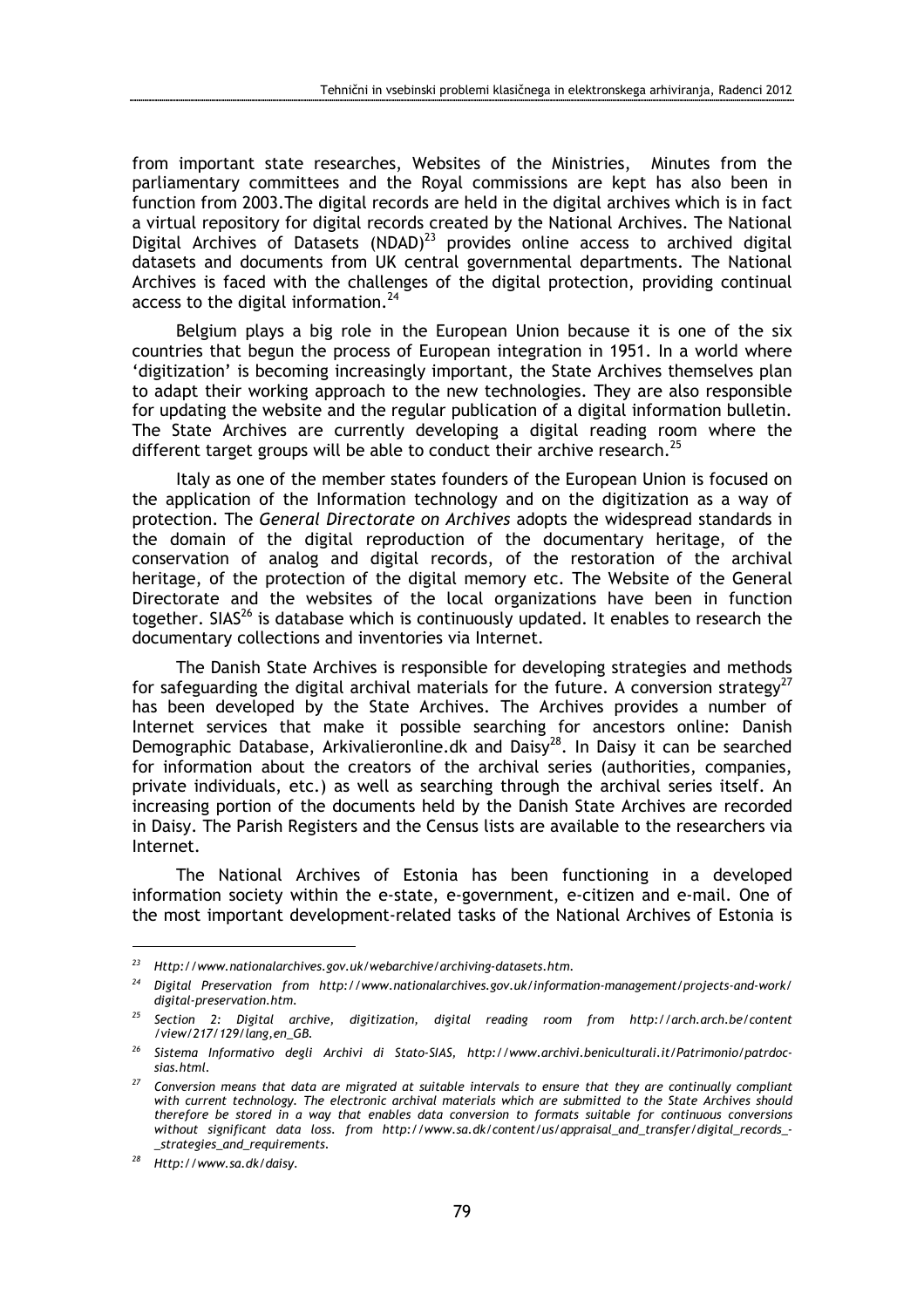to develop and implement the digital archives to its full potential. The 2005 digital archives strategy set the year 2010 as the deadline for completion, but the fully functioning digital archives will be completed by 2011-2012, on the condition that stable funding is guaranteed. On May 23 in 2008, the National Archives and Tallinn City Archives signed an agreement of common intentions to collaborate in the creation of digital archives. The Archival information system provides information for the records, series or archives via Internet.<sup>29</sup>

Poland has made huge efforts in the implementation of all approaches of the IT in the process of digitization of the traditional archival records and in the electronic records management in the national and international projects. - SEZAM system<sup>30</sup> is online system for registration of archival fonds held in the state archives of Poland and in other institutions.

There are a number of electronic public information services in the Finland information society. The duty of the National Archives Service is to ensure that records belonging to the national cultural heritage are preserved and to promote research based on them. According to the Strategy of the National Archives Service of Finland 2015, its main task is to be digitized a large quantity of the cultural heritage so it would be available to the public.

The Republic of Macedonia as a European country and candidate country for the European Union follows and uses the experiences of the countries with developed Information technology and their application in the Archival science.

# INFORMATION SOCIETY IN THE REPUBLIC OF MACEDONIA AND THE CONDITIONS AT THE STATE ARCHIVES OF THE REPUBLIC OF MACEDONIA

This year the Republic of Macedonia has celebrated twenty years from its independence. The state has dedicated to the European integration and has met the obligations to become EU Member State.<sup>31</sup> The Republic of Macedonia has received positive reports by the European Commission in the last three years. Due to certain reasons, the Republic of Macedonia can not begin with the negotiations yet. Regardless of the situation, the program of the Government for the creation of an information society is being realized in the last five years. The program on the implementation of the information and communication technology in the public administration, judiciary, education, health, all branches of the economy has been realized by the Government of the Republic of Macedonia with all the Ministries, Directorates and Agencies. However the Ministry of Information Society and Administration is the basic authorized institution for coordination of the activities for developing information society and coordination of the measures which derived from the strategies: National strategy for developing the information society and action

<sup>&</sup>lt;sup>29</sup> Digital archives development from http://riigi.arhiiv.ee/en/digital-archive-development/&i=6.

 $30$  Http://baza.archiwa.gov.pl/sezam/sezam.php.

 $31$  The Republic of Macedonia has established full diplomatic relations with the EU in December 1995; The Republic of Macedonia has signed the Stabilization and Association Agreement with the EU on April 9, 2001 which came to force in April 2004; The Secretariat for European Affairs as a separate expert service of the Government of the Republic of Macedonia has prepared a National Strategy for Integration of the Republic of Macedonia in EU in September 2004; A delegation from the Republic of Macedonia in Brussels has handed over the Answers of the Questionnaire on the situation in the Macedonian society on February 14, 2005; the European Council has decided to allocate a status of Member candidate to Republic of Macedonia at the Summit in Brussels on December 17, 2005.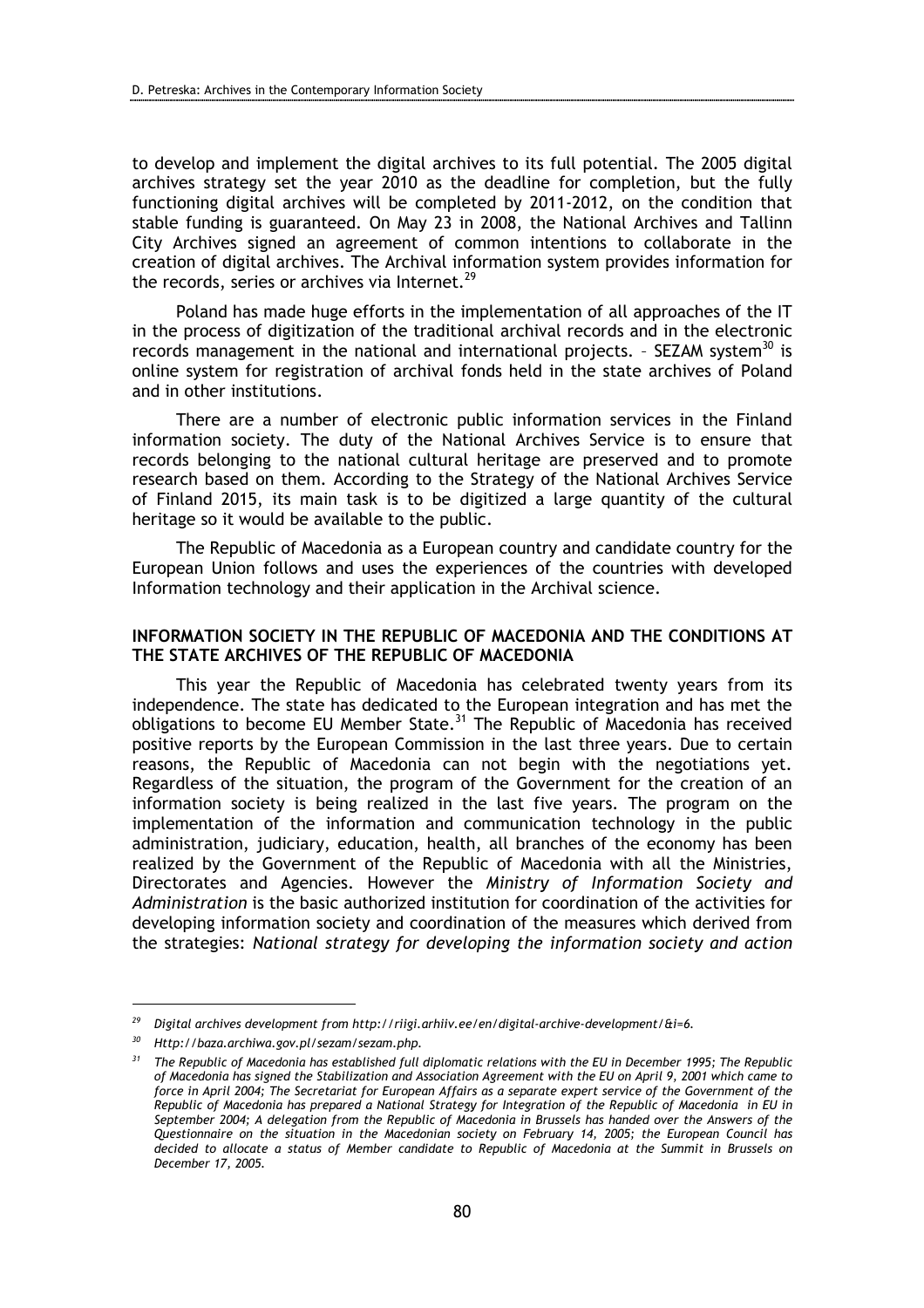$p$ lan<sup>32</sup> and National strategy for developing electronic communications with information technologies $^{33}$ .

 Nowadays E-government, e-parliament, Automated information system for court cases management (ACCMIS) are in function as a result of the undertaken reforms in the Republic of Macedonia. The realization of the projects e-education, ehealth, e-business, digitization of the cultural heritage and many other projects that use the information technology are in progress.

 The Secretariat for European Affairs as a separate expert service of the Government is obliged to ensure professional support and coordinative function during the accession in the European Union.

 The State Archives of the Republic of Macedonia with a status of integrated administrative organization is directly responsible to the Government of the Republic of Macedonia. The Archives itself is not yet a priority for faster implementation of the information and communication technologies. Certain preparations for the start of the information and digitization process exist, but funds, appropriate equipment, educated cadre from the domain of the Archival science and Informatics with good knowledge of English and appropriate professional organization of that sector of the archival service are needed. Considering all changes that occurred with the realization of the program of the Information society in the Republic of Macedonia, it is necessary to prepare a new Law on the archival services<sup>34</sup> as soon as possible. The Law will apply all the modern standards on organization, protection, presentation, computerization and digitization of the archival traditional and electronic records.

 The State Archives of the Republic of Macedonia has not yet received the required function for modernization of the archival service. A new building for the State Archives of the Republic of Macedonia is in construction. The head office and the Central Department of the State Archives will be placed in a new complex with the Archaeological Museum and the Constitutional Court of the Republic of Macedonia. The new building is to be finished in the first half of 2012 and it will meet the modern requirements and international standards on archival institutions with reliable protection, internal infrastructure and the information and communication equipment needed for modernization of the archival service.

 $32$  Basic challenge in building the Strategy is defining the economic, social and political vision of the society based on knowledge, through development and application of ICT in all living aspects, creating modern and efficient citizen and business services.

 $33$  Basic challenge of the Strategy is the enabling of aggressive implementation and massive, efficient utilization of electronic communications and information technologies, which will assist the involvement of the Republic of Macedonia in the global net economy and the achievement of leap frogging in the economy.

 $34$  The Archival service in the Republic of Macedonia is still functioning according the Law on archival records from 1990 and the Law on Amendments from 1995 (Official Gazette of SRM. No.36/1990 and Official Gazette of RM. No.36/1995).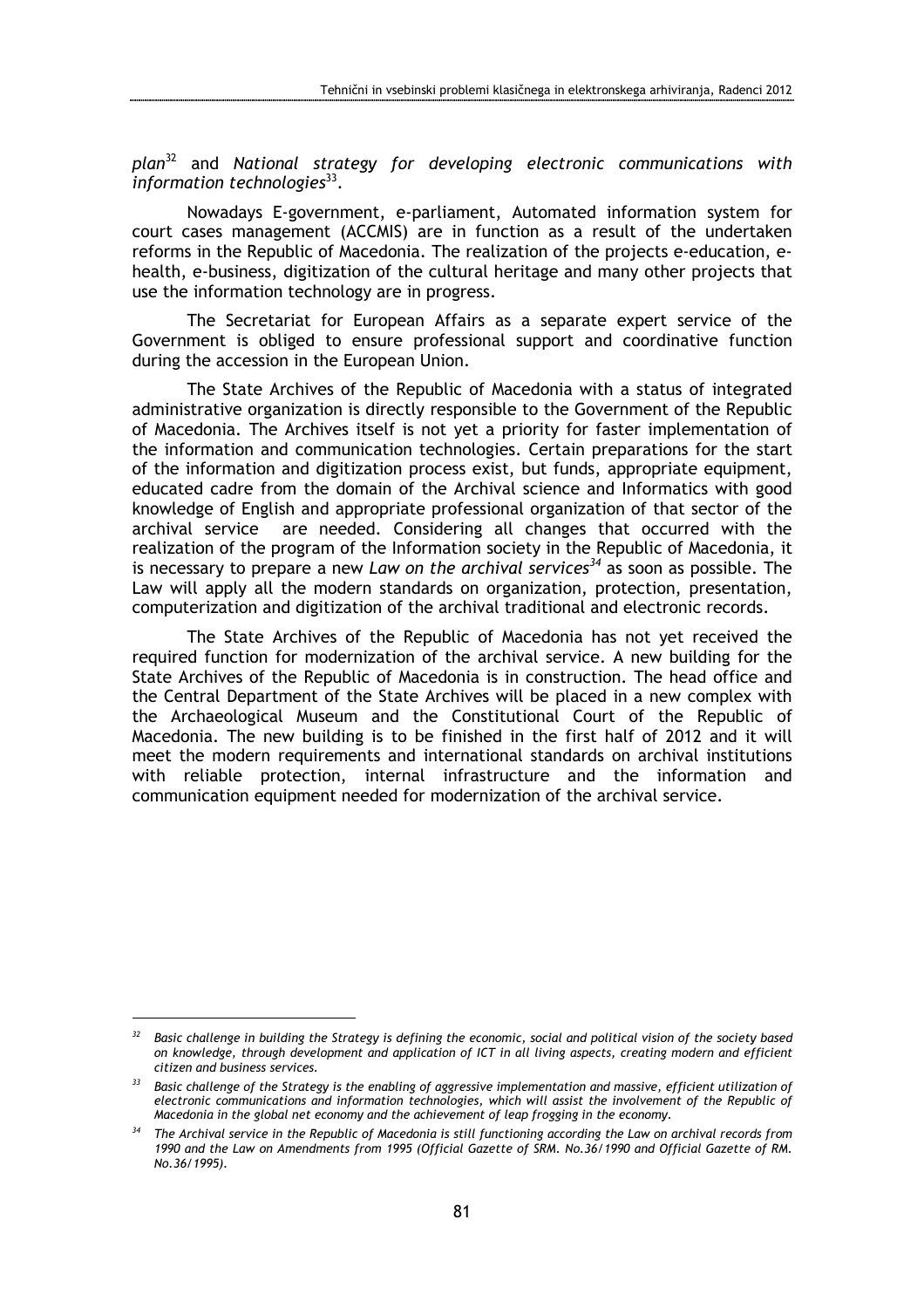### SOURCES AND LITERATURE

- APEnet Archives Portal Europe from http://www.apenet.eu/.
- Archives for the 21<sup>st</sup> Century to Parliament by the Lord Chancellor and Secretary of State for Justice by Command of Her Majesty. (November 2009) from http://www.tsoshop. co.uk/bookstore.asp?FO=1159966&Action=Book&ProductID=9780101774420&From=SearchResults.
- Arkivdatabasen Daisy from http://www.sa.dk/daisy.
- Avrić V. (2002) Informacijske tehnologije i društvo. Zbornik Težakovi dani. Izdavač Zavod za informacijske studije. Odsjek za informacijske znanosti. Filozofskog fakulteta. Zagreb.
- Brussels Declaration on digital access to archives. (2010) from http://extranet.arch.be /arch/ebna/docs/declaration\_en\_EBNA.pdf.
- Council Resolution of May 6, 2003 on Archive in the Member States from http://www.archives. gov.ua/Eng/Law-base/Recommendations.php#02.
- Council Recommendation of 14 November 2005 on priority actions to increase cooperation in the field of archives in Europe from http://eur-lex.europa.eu/LexUriServ/LexUriServ.do?uri =OJ:L:2005:312:0055:0056:EN:PDF.
- Cultural heritage as a vehicle of cultural identity. European Culture Portal. from http://ec.europa.eu/culture/portal/activities/heritage/cultural\_heritage\_vehic\_en.htm.
- Digital archives development from http://riigi.arhiiv.ee/en/digital-archive-development/&i=6.
- Digital Preservation from http://www.nationalarchives.gov.uk/information-management/ projects-and-work/digital-preservation.htm.
- Digital records strategies and requirements, from http://www.sa.dk/content/us/appraisal \_and\_transfer/digital\_records\_-\_strategies\_and\_requirements.
- Dorr, M. and Hartmt,W. (1997) Digitization as a Means for preservation? Amsterdam: European Commission on Preservation and Access from http://www.clir.org/pubs/reports/digpres/ digpres.html.
- Electronic records: A Workbook for Archivists. ICA Study 16. (2005) from http://www.ica.org /7196/public-resources/ica-study-n16-electronic-records-a-workbook-for-archivists.html.
- European Archives Group from http://ec.europa.eu/transparency/archival\_policy/eur\_arch \_group/index\_en.htm.
- European Union Archive Network from http://www.euan.org/euan\_about.html.
- Glažar N. Sodelovanje arhivskih služb v Evropski uniji (str. 259-260).
- Iliev O. (2006) Informacisko komunikaciski tehnologii. Skopje. (str. 3).
- National Coordination Services. State Archives in Belgium from the website http://arch.arch.be /content/view/217/129/lang,en\_GB.
- Publication "Archives on the Web" from http://www.icar-us.eu/.
- Report on Archives in the enlarged European Union. European Commission.( 2005) Luxembourg from the website http:/ec.europa.eu/transparency/archival\_policy/docs/arch/reportarchives. en.pdf.
- Sistema Informativo degli Archivi di Stato from http://www.archivi.beniculturali.it/Patrimonio /patrdoc-sias.html.
- Stančić H. (2005).Proces digitalizacije. Informacijske znanosti u procesu promjena. Zavod za informacijske studije. Knjiga 15. Zagreb. (str. 46-51).